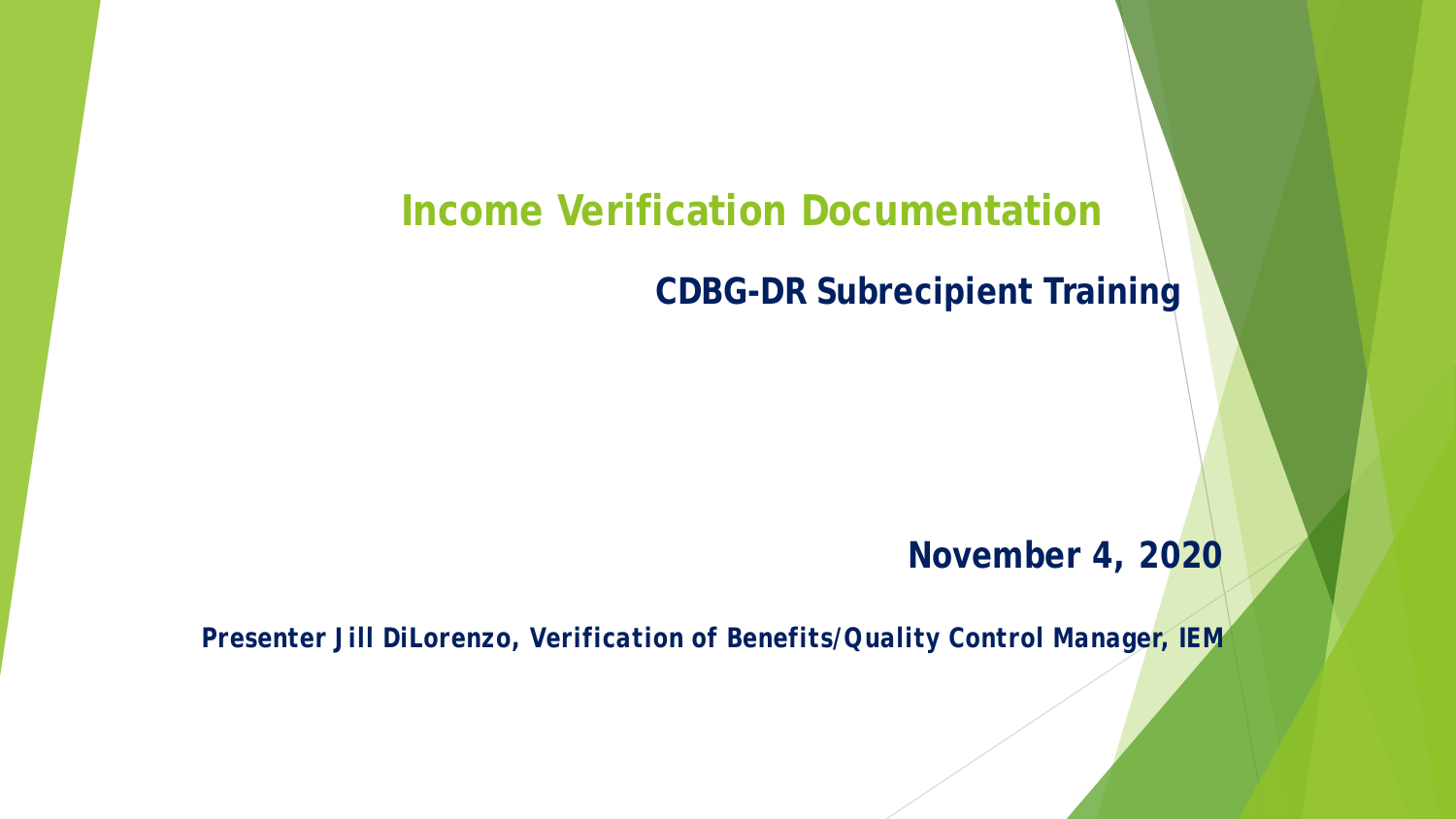# National Objective

- **T**he authorizing statute of the CDBG program requires that each activity funded, except for program administration and planning activities, must meet one of three national objectives: benefit to low- and moderate- income (LMI) persons; aid in the prevention or elimination of slums or blight; and meet a need having a particular urgency (referred to as urgent need).
- Low-to-Moderate income is defined as combined household income at or below 80% of the area medium income limit.
- All disaster recovery programs are modeled on the Federal Registrars regulation that 70% of program expenditures benefit low to moderate income persons. Exceptions to that regulation are made occasionally for specific disasters.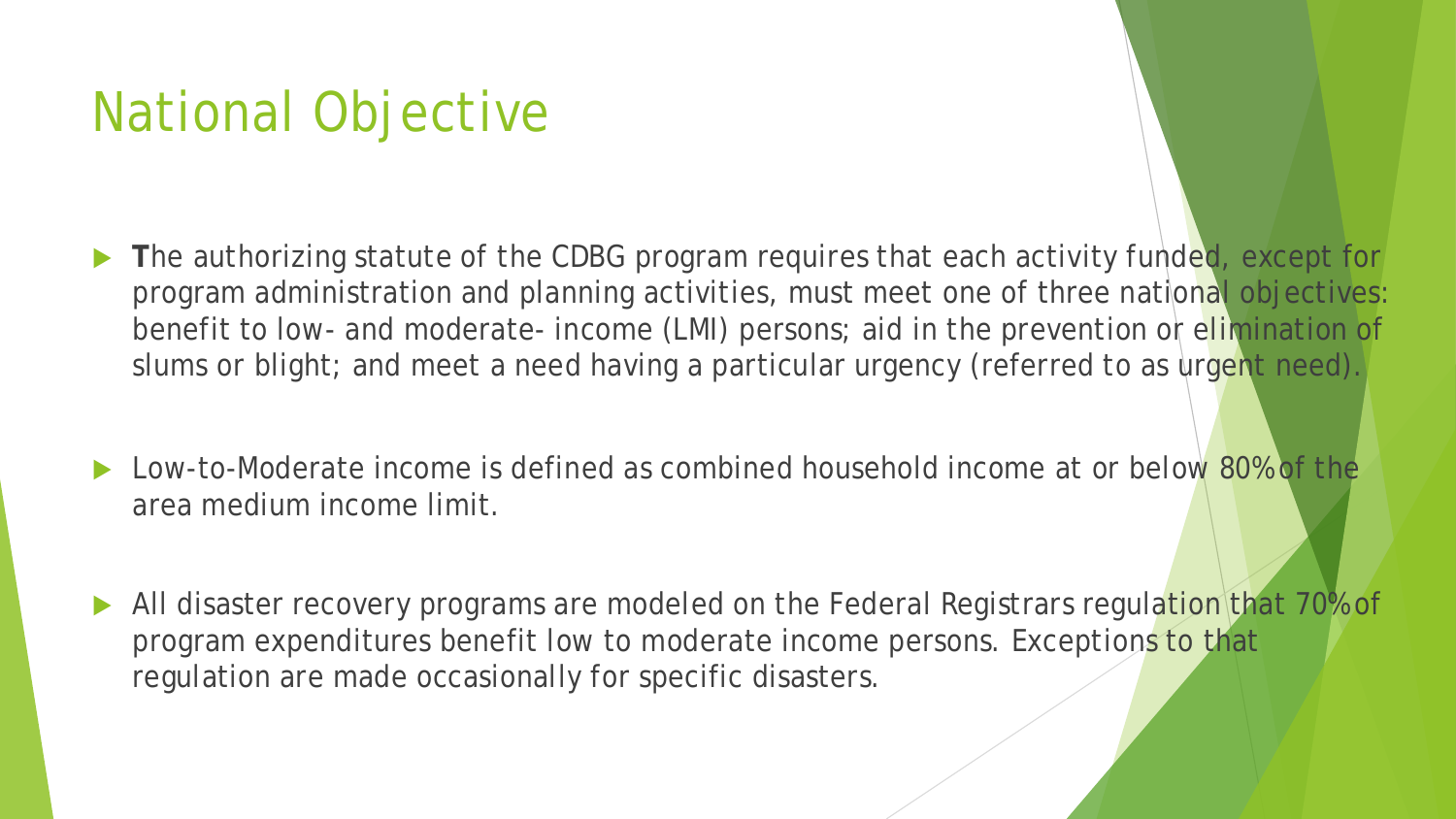## Income Determination Process

- Step 1: Application
- ▶ Step 2: Income Verification
- Step 3: Asset Verification Step
- Step 4: Calculation Step
- ▶ Step 5: Certification
- Step 6: Award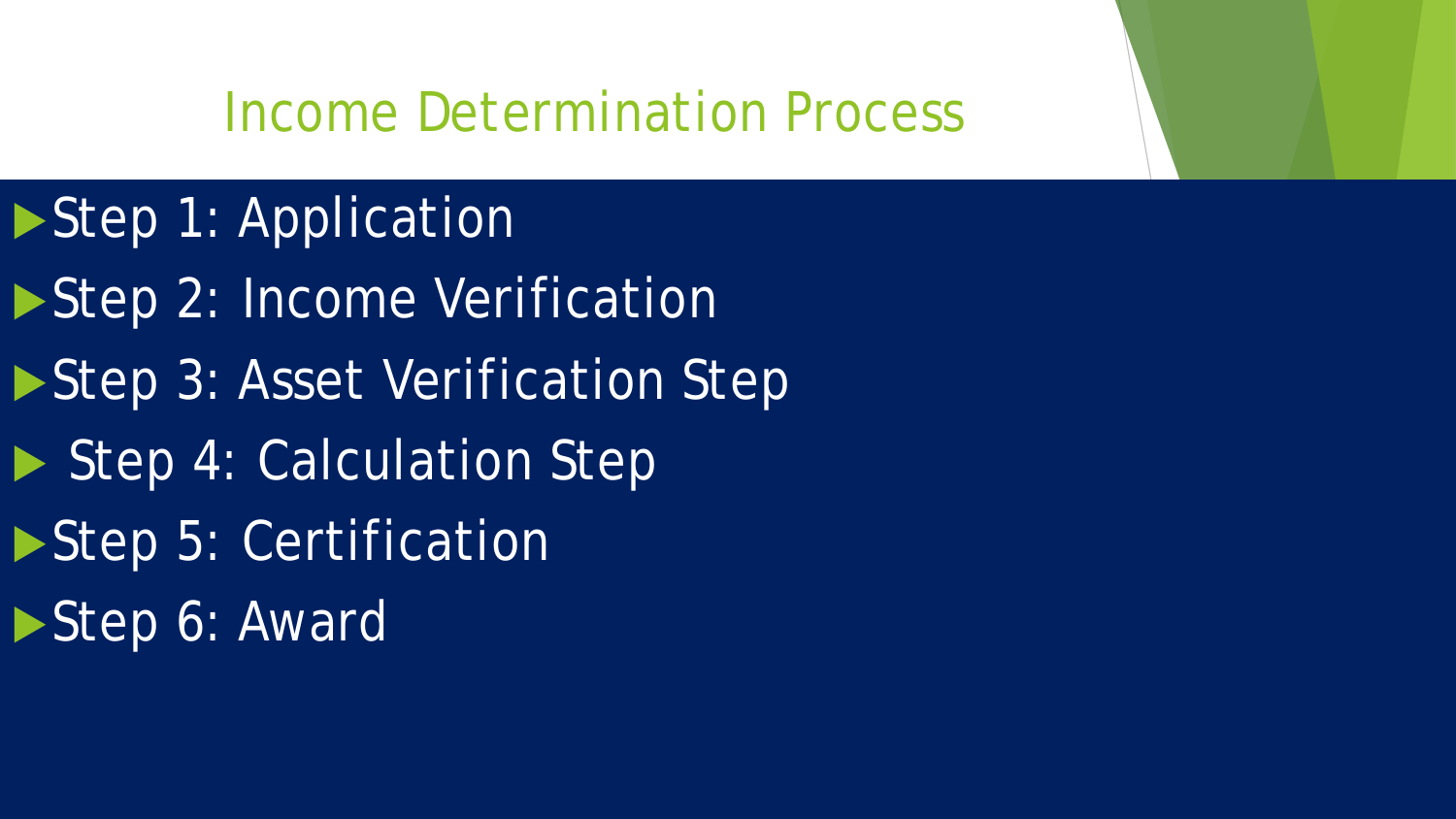## Income Determination Overview

- There are varying methods for income calculation under U.S. Department of Housing and Urban Development (HUD) funded grant programs. HUD leaves the decision of the income calculation method to the grantee in order to provide maximum flexibility to grant recipients. However, the income calculation method selected for each program must be applied consistently to all applicants.
- Regardless of method used, programs must utilize the most recent HUD income limits, adjusted for family size and by geographic area (county or metropolitan area). The income limits are updated annually by HUD.
- Income certification requires documentation project total household income for the current and next 12 months. Income must be collected for all adult household members over the age of 18.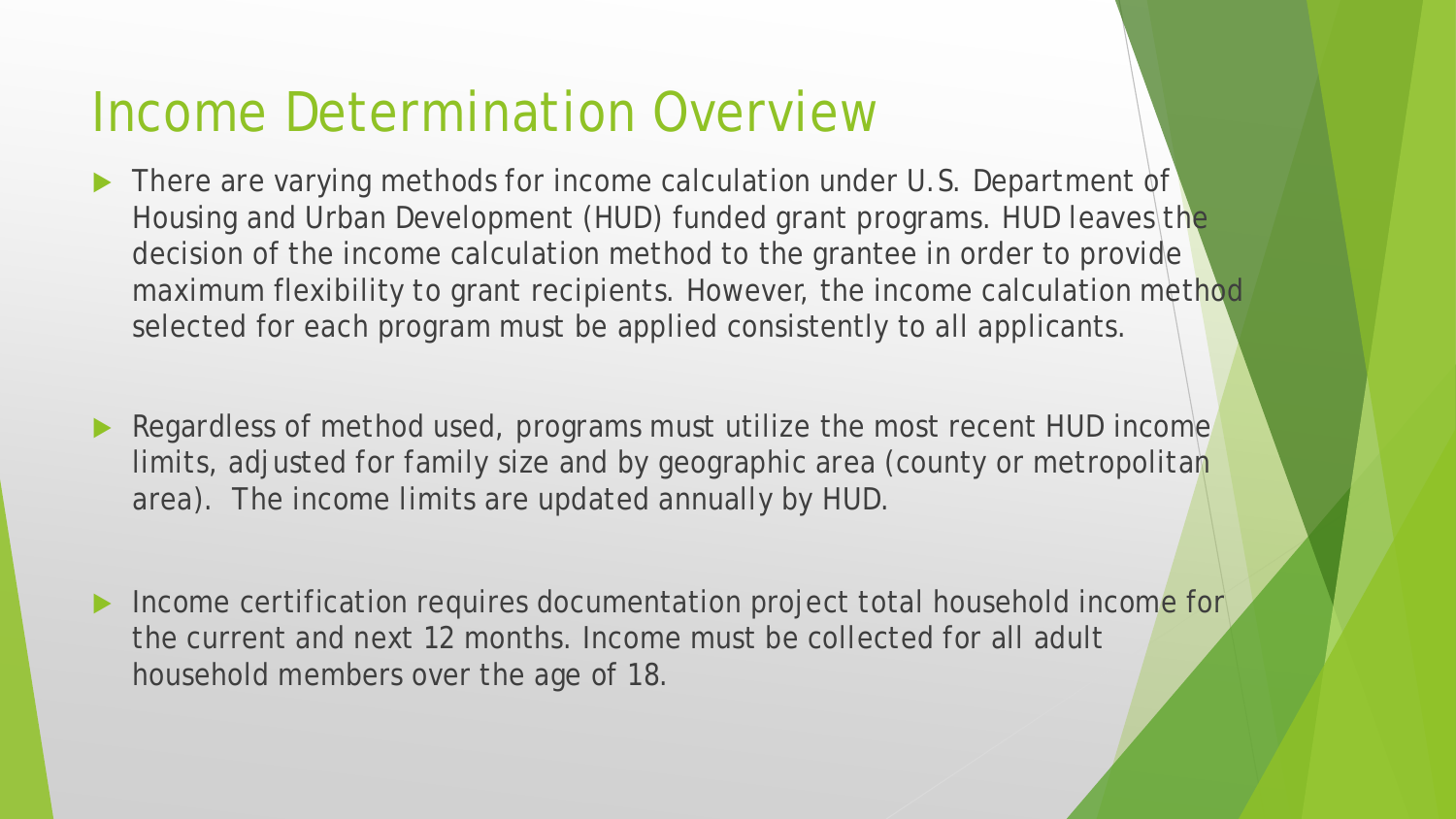This training will address both calculating income for Part 5 (CFR 5.609) Method and the IRS 1040 (AGI) Method. The chart below highlights the primary differences in the definition of the two methods:

#### Part 5 (24 CFR 5.609) Income **Certification**

- All income sources and assets included in calculation
- Includes gross amount of social security
- Includes child support received
- Includes assets

#### IRS 1040 (AGI) Income Certification

- Only taxable amount of income & asset inclusions and 1040 adjustments
- Includes only taxable amount of net social security
- Excludes child support received
- Excludes assets unless they are taxable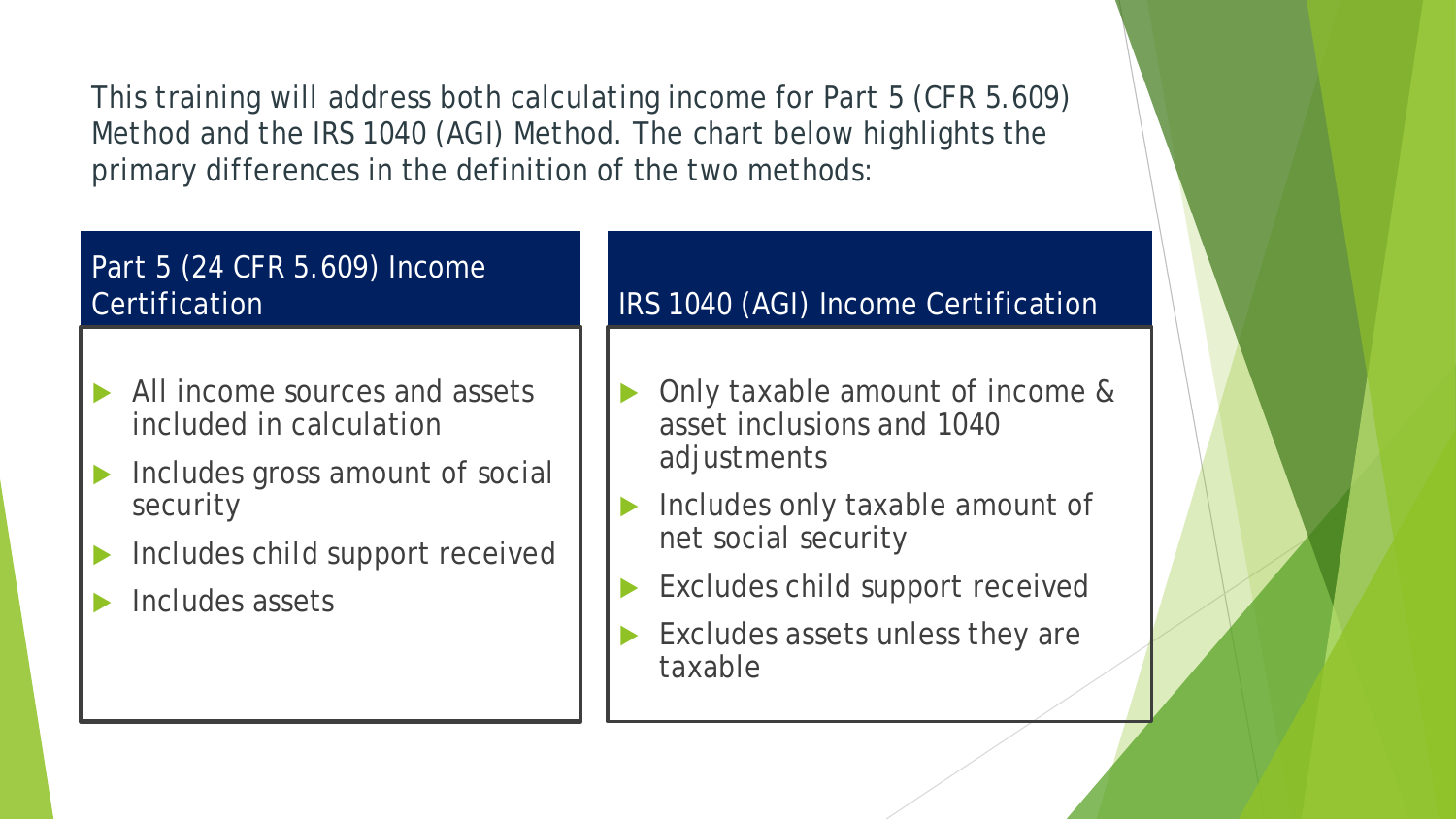## Additional similarities…

- Both methods require documents to project total household income for the current and next 12 months. Income must be collected for all adult household members over the age of 18.
- Regardless of method used, programs must utilize the most recent HUD income limits, adjusted for family size and by geographic are (county or metropolitan area). The income limits are updated annually by HUD
- ▶ Both methods require applicant self-attestation forms that must accompany income documentation provided.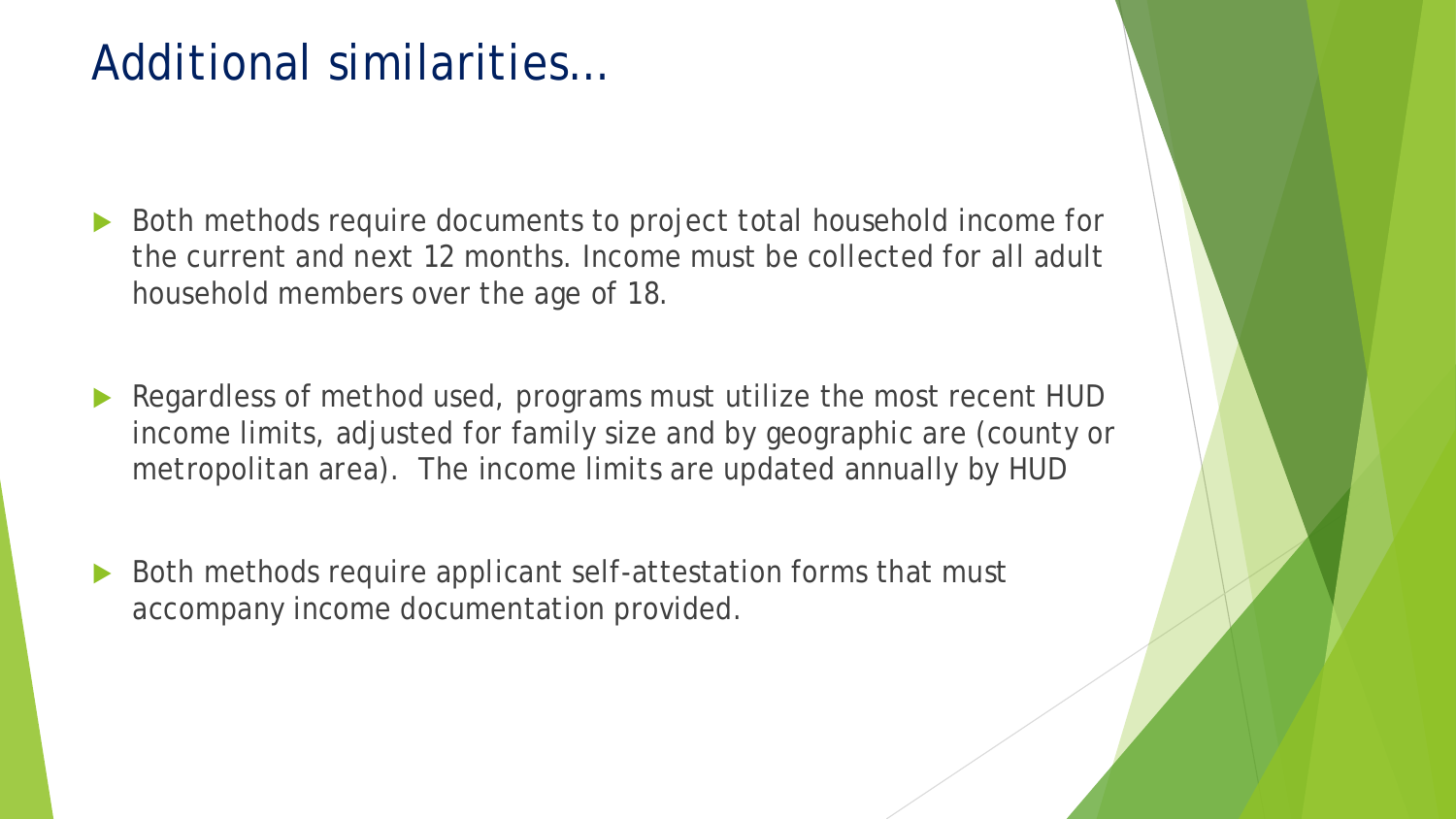## AGI Income Inclusions

- Wages, salaries, tips, etc.
- Taxable interest.
- Dividends.
- **❖** Taxable refunds, credits or offsets of State and local income taxes. *Exceptions* documented in *IRS Form 1040 instructions.*
- Alimony (or separate maintenance payments) received.
- **❖** Business income (or loss).
- ◆ Capital gain (or loss).
- ◆ Other gains (or losses) (i.e., assets used in a trade or business that were exchanged or sold).
- Taxable amount of individual retirement account (IRA) distributions.
- Taxable amount of pension and annuity payments.
- ◆ Rental real estate, royalties, partnerships, S corporations, trusts, etc.
- ◆ Farm income (or loss).
- ◆ Unemployment compensation payments.
- \* Taxable amount of Social Security benefits.
- Other income. (Includes: prizes and awards; gambling, lottery or raffle winnings, etc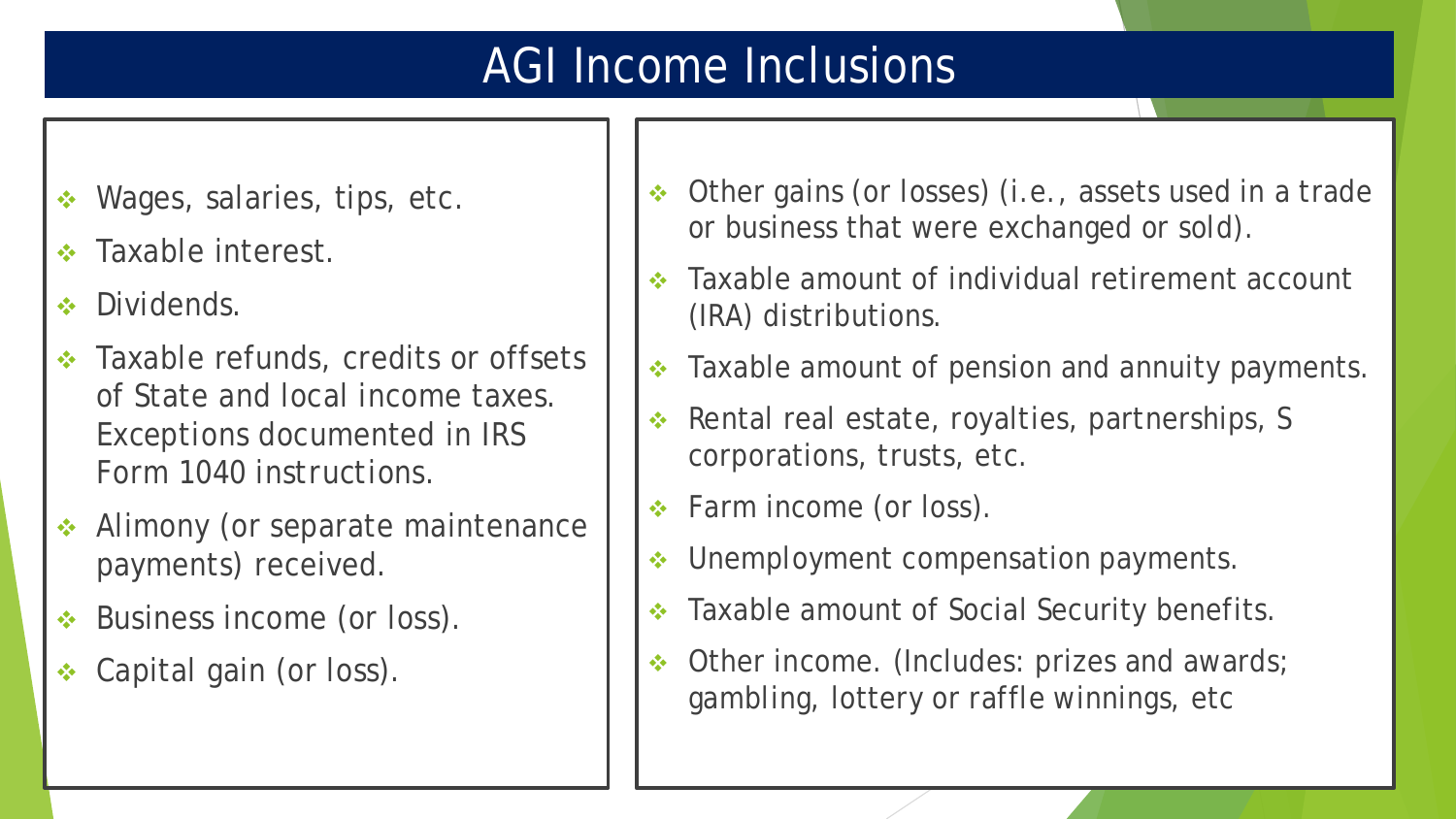| <b>Income Type</b> | <b>Document</b>                                                                   | <b>Document</b><br><b>Requirements</b>                                                                            | <b>Amount for Income</b><br><b>Calculation</b>                                                            |  |
|--------------------|-----------------------------------------------------------------------------------|-------------------------------------------------------------------------------------------------------------------|-----------------------------------------------------------------------------------------------------------|--|
| <b>All Sources</b> | Most recent tax<br>return                                                         | Signed by preparer or<br>applicant                                                                                | AGI (Line 37 of 1040, Line<br>21 of 1040A, Line 4 of<br>1040EZ)                                           |  |
|                    | Tax transcript                                                                    | Completed 4506-T for<br>transcript processing per<br>program accessibility                                        | AGI                                                                                                       |  |
| Salaries & Wages*  | Last 3 months of pay<br>stubs                                                     | Household member's<br>name, gross pay<br>amount, pay stub dates<br>cover all periods within<br>the last 3 months. | Average gross per period<br>from the pay stubs<br>provided, multiplied by the<br>periods of pay per year. |  |
|                    | Signed statement<br>from employer stating<br>the wage and<br>frequency of payment | Household member's<br>name, gross pay<br>amount, pay frequency,<br>employer's signature                           | Gross wage certified by<br>employer, multiplied by<br>the periods of pay per<br>year.                     |  |
| Benefits*          | Social Security                                                                   | Most recent benefit                                                                                               | Net taxable social security                                                                               |  |
|                    | Retirement                                                                        | statement, household<br>member's name, gross                                                                      | benefit, gross pension,<br>retirement and the like                                                        |  |
|                    | Pension                                                                           | benefit amount, benefit                                                                                           | benefit, multiplied by                                                                                    |  |
|                    | Unemployment                                                                      | frequency                                                                                                         | periods the benefit is<br>received per year.                                                              |  |
| Zero Income        | Zero Income<br><b>Certification Form</b>                                          | Completed, signed form                                                                                            | Ş0                                                                                                        |  |

 $\bigvee$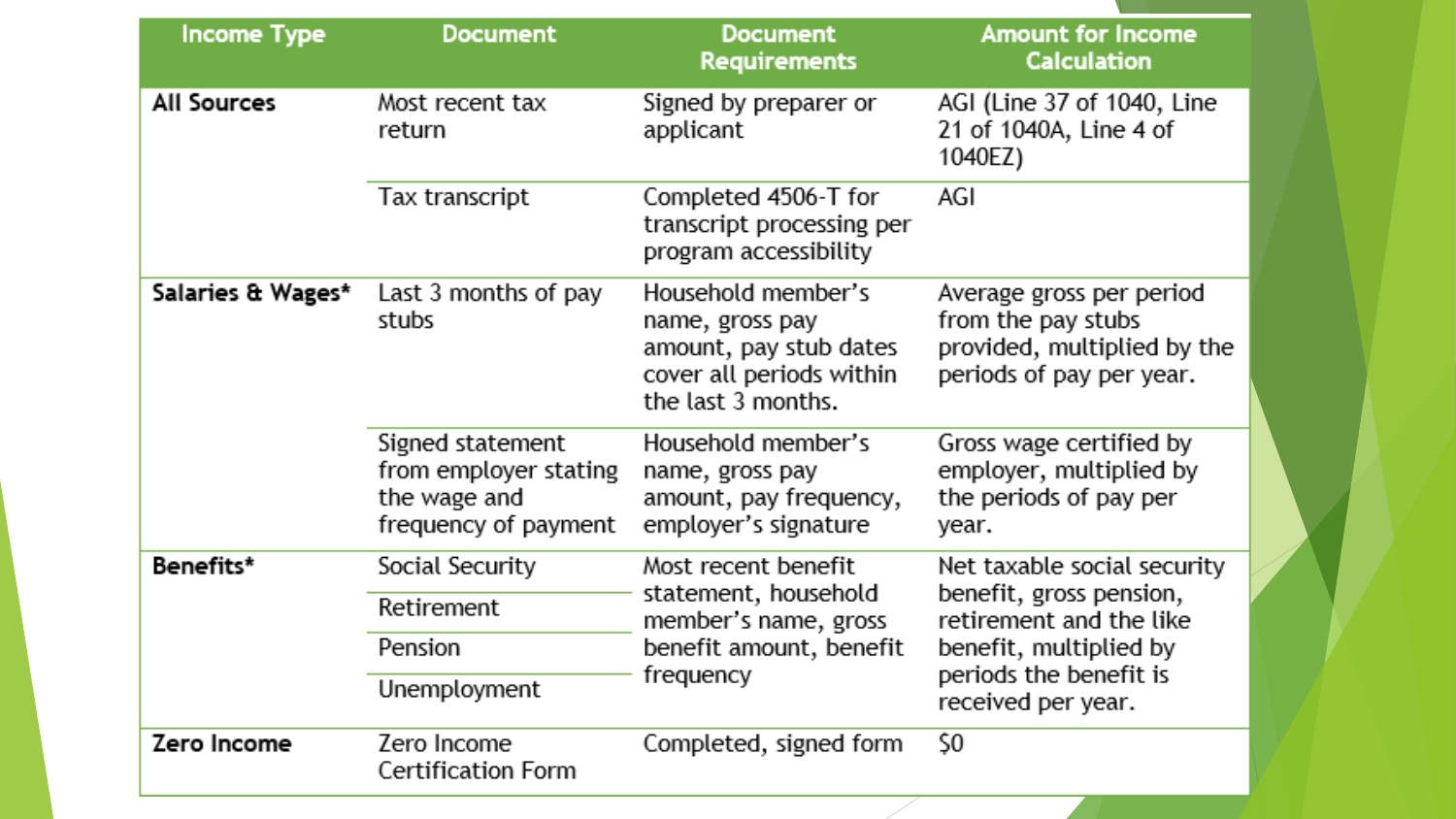#### \*Sample Income Attestation Form

, have applied for or am a part of the household that applied for assistance under the Program. I understand that Program regulations require verification of all income sources from household members 18 years of age or older. My income sources and expenses are as follows:

|              | <b>INCOME SOURCES</b><br>Please check all that apply*                  |  | <b>DEDUCTIONS</b><br>Please check all that apply* |
|--------------|------------------------------------------------------------------------|--|---------------------------------------------------|
| ப            | Gross wages, salary, overtime, commissions, tips, etc.                 |  | <b>IRA</b> deduction                              |
| ш            | <b>Taxable amount of Social Security benefits</b>                      |  | <b>Health Savings Account deduction</b>           |
| ப            | Unemployment compensation                                              |  | Moving Expenses (military orders only)            |
| □            | Alimony received                                                       |  | Self-Employment Health Insurance                  |
| П            | Taxable amount on IRA distributions                                    |  | Alimony paid (for decrees before 2019)            |
| Ш            | Taxable amount on pensions/annuities                                   |  | Student loan interest deduction                   |
| ப            | Rental property income                                                 |  | Educator expenses deduction (for k-12 only)       |
| ப            | <b>Business income or (loss)</b>                                       |  | Other:                                            |
| ப            | Farm income or (loss)                                                  |  |                                                   |
| $\mathbf{1}$ | <b>Taxable interest</b>                                                |  |                                                   |
|              | Taxable refunds, credits or offsets of state and local<br>income taxes |  | <b>SOCIAL SECURITY BENEFITS*</b>                  |
|              | Other:                                                                 |  | <b>Tax-Exempt Interest</b>                        |

#### \*Applicant must provide supporting documentation for all checked items.

For purposes of the Program accurately calculating your income per the 1040 Adjusted Gross Income (AGI) method, please select one of the following IRS filing statuses if you were to file taxes:

|  | <b>IRS Filing Status</b> |                                                       |                                      |                                               |  |
|--|--------------------------|-------------------------------------------------------|--------------------------------------|-----------------------------------------------|--|
|  |                          | Single, Head of Household, or Qualifying Widow(er)    |                                      | <b>Married filing jointly</b>                 |  |
|  |                          | Married filing separately and lived apart from spouse |                                      | Married filing separately and lived with your |  |
|  | for all of prior year    |                                                       | spouse at any time during prior year |                                               |  |

I understand that any misrepresentation of information or failure to disclose information requested on this form could disqualify the household from being eligible for the Program. I also understand that this self-attestation may be subject to further verification by the U.S. Department of Housing & Urban Development, the Program or any other State or Federal agency. I, therefore, authorize such verification, and I will provide supporting documents, if necessary. WARNING: Title 18, Section 1001 of the U.S. Code states that a person is guilty of a felony for knowingly and willingly making false or fraudulent statements to any department of the U.S. Government.

I certify that the above information is true and correct.

**Check One: APPLICANT E HOUSEHOLD MEMBER**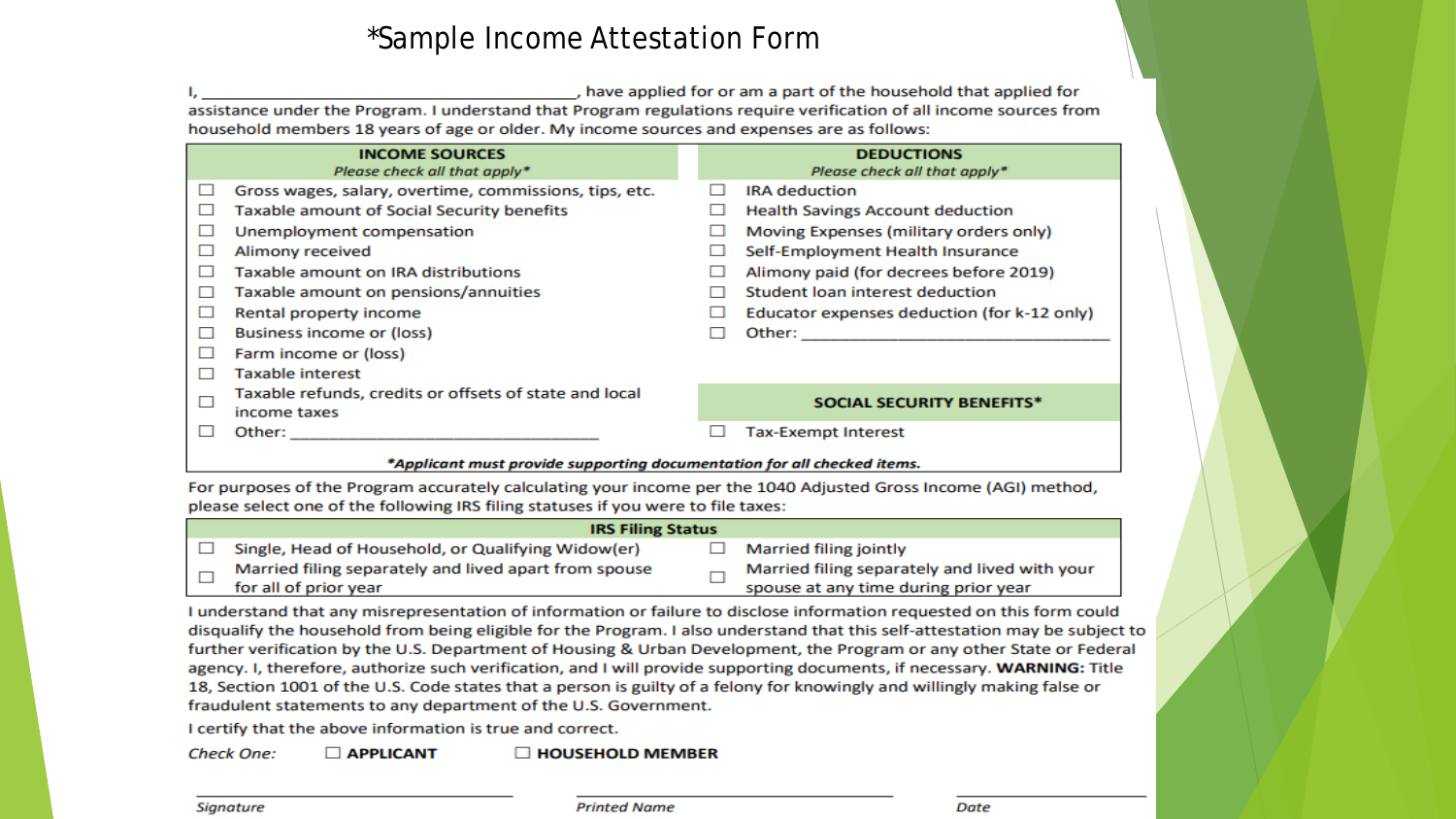#### \*Sample Zero Income Certification Form

, have applied for or am a part of the household that applied for

assistance under the Program. I understand that Program regulations require verification of all income sources from household members 18 years of age or older. I am aware that Income includes but is not limited to:

- Gross wages, salaries, overtime pay, commissions, fees, tips and bonuses
- Net income from operation of a business or from rental or real personal property
- Interest, dividends and other net income of any kind for real personal property
- Periodic payments received from Social Security, annuities, insurance policies, retirement funds, pensions,  $\bullet$ disability or death benefits (except insurance proceeds received as a result of someone's death) and other similar types of period receipts
- Lump sum payment(s) for the delayed start of a periodic payment (except as provided in 24 CFR 5.609(b)(5))
- Payments in lieu of earnings, such as unemployment and disability compensation, worker's compensation,  $\bullet$ and severance pay
- Alimony (or separate maintenance payments) received
- Farm income (or loss)
- Regular pay, special pay and allowances of a head of household or spouse who is a member of the Armed Forces (whether or not living in the dwelling)
- Regular monetary gifts from family and/or friends  $\bullet$
- Other income, including prizes and awards; gambling, lottery or raffle winnings; jury duty fees  $\bullet$

I have stated during this verification process that I have no income at this time. I understand that any misrepresentation of information or failure to disclose information requested on this form could disqualify the household from being eligible for the Program. I also understand that this certification statement may be subject to further verification by the U.S. Department of Housing & Urban Development, the Program or any other State or Federal agency. I, therefore, authorize such verification, and I will provide supporting documents, if necessary.

WARNING: Title 18, Section 1001 of the U.S. Code states that a person is guilty of a felony for knowingly and willingly making false or fraudulent statements to any department of the U.S. Government.

I certify that the above information is true and correct.

**Check One:**  $\Box$  APPLICANT  $\Box$  HOUSEHOLD MEMBER

**Signature** 

**Date**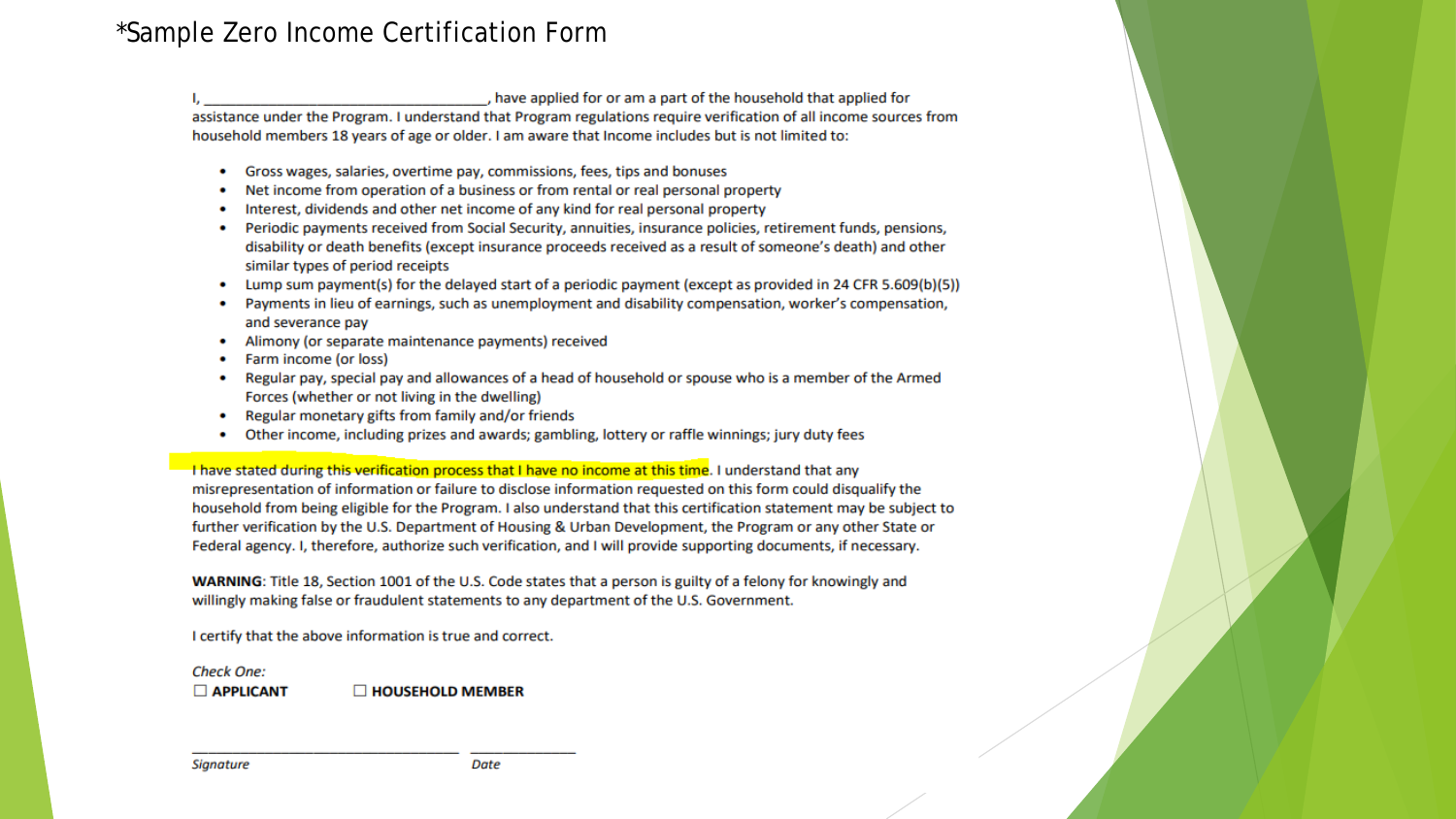## Paystub Verification

- **Weekly Income:** 3 full months of consecutive pay stubs for every week (i.e. 12 stubs).
- **Bi-Weekly Income:** 3 full months of consecutive pay stubs (i.e. 6 stubs). If a month has 3 pay periods, then the program should have 7 stubs.
- **Semi-Monthly/Bi-Monthly:** 3 full consecutive months of pay stubs (i.e. 6 stubs)
- **Monthly Income:** 3 full consecutive months of stubs (i.e. 3 stubs).
- **Missing Pay Stubs/\$0.00 Pay Stub:** If an applicant is missing a pay stub because they did not work during a specific pay period, then the program must collect an additional paystub from the applicant, including the \$0.00 stub.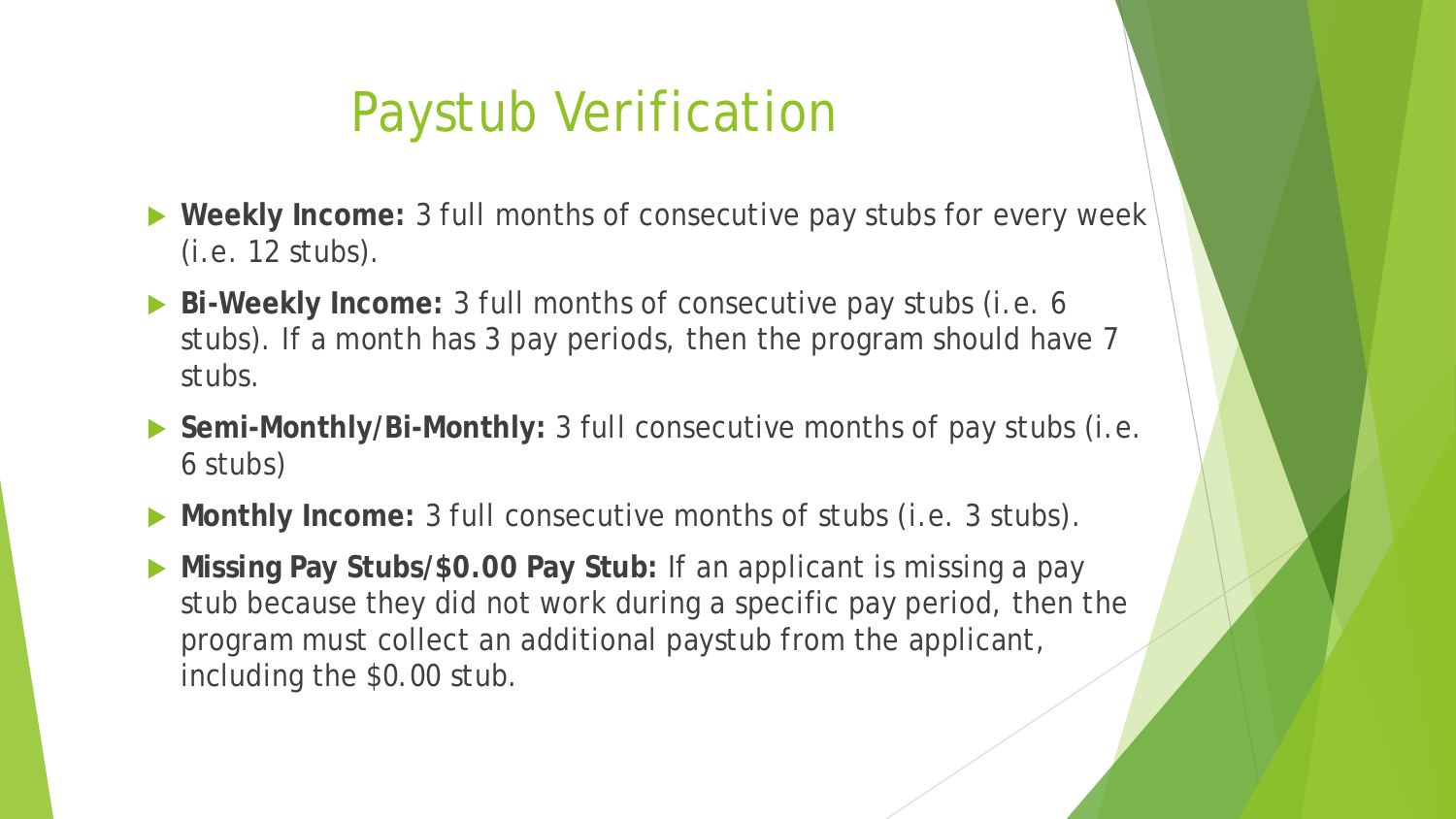### **Calculating the taxable amount of Social Security Income**

- ◆ An analysis to determine the taxable portion of Social Security benefits may be necessary if the applicant has not filed a tax return from which the applicant's AGI can be obtained and/or is not included. This process applies to those applicants who did not file a tax return or who indicate that Social Security makes up part of their total income.
- ◆ Using the Net (Box 5) income from SSA-1099 form or net periodic benefit documented in award letter provided by the applicant, you may refer to IRS Worksheet A to determine the taxable portion of the social security benefit.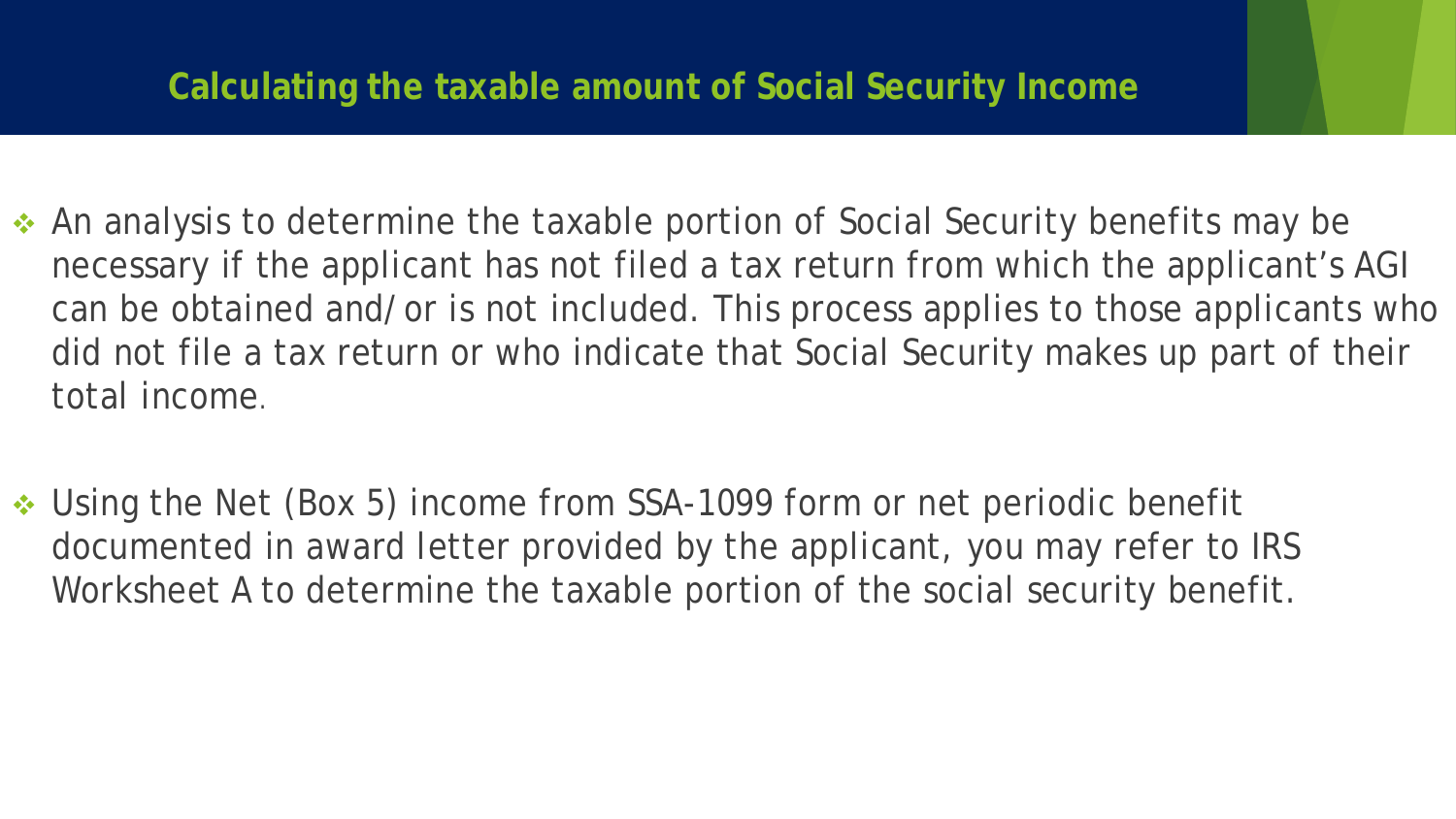### IRS Worksheet A

#### <https://www.irs.gov/pub/irs-pdf/p915.pdf>

#### Worksheet A. A Quick Way To Check if Your Benefits May Be Taxable

Note. If you plan to file a joint income tax return, include your spouse's amounts, if any, on lines A, C, and D.

| A. | Enter the amount from box 5 of ALL your Forms SSA-1099 and RRB-1099. Include the full<br>amount of any lump-sum benefit payments received in 2019, for 2019 and earlier years. (If you<br>received more than one form, combine the amounts from box 5 and enter the total.)  A. |  |
|----|---------------------------------------------------------------------------------------------------------------------------------------------------------------------------------------------------------------------------------------------------------------------------------|--|
|    | Note. If the amount on line A is zero or less, stop here; none of your benefits are taxable this year.                                                                                                                                                                          |  |
| В. |                                                                                                                                                                                                                                                                                 |  |
| C. | Enter your total income that is taxable (excluding line A), such as pensions, wages, interest,<br>ordinary dividends, and capital gain distributions. Don't reduce your income by any                                                                                           |  |
| D. |                                                                                                                                                                                                                                                                                 |  |
|    |                                                                                                                                                                                                                                                                                 |  |

Note. Compare the amount on line E to your base amount for your filing status. If the amount on line E equals or is less than the base amount for your filing status, none of your benefits are taxable this year. If the amount on line E is more than your base amount, some of your benefits may be taxable. You need to complete Worksheet 1. If none of your benefits are taxable, but you otherwise must file a tax return, see Benefits not taxable, later, under How To Report Your Benefits.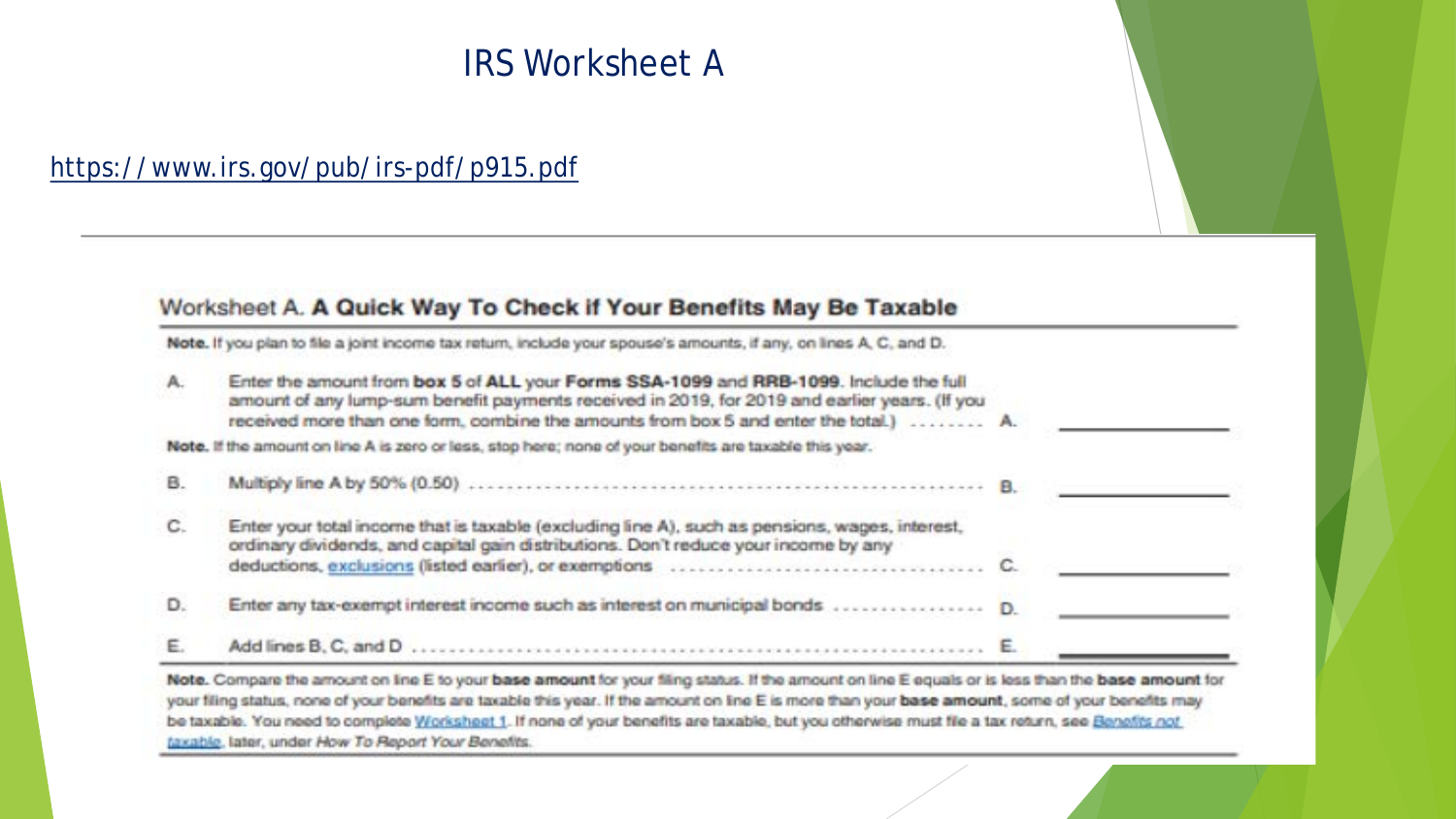### Additional resources for Social Security Benefits

- If an applicant or household member does not have a SSA-1099 or benefit letter, they applicant may obtain the information needed for program income calculation purposes by either creating an online account with the SSA [https://**www.ssa.gov/myaccount/** ] or contacting the SSA directly by phone at **1-800-772-1213.** 
	- \*\* Note: No program staff should ever create an account on behalf of an applicant even if they request assistance.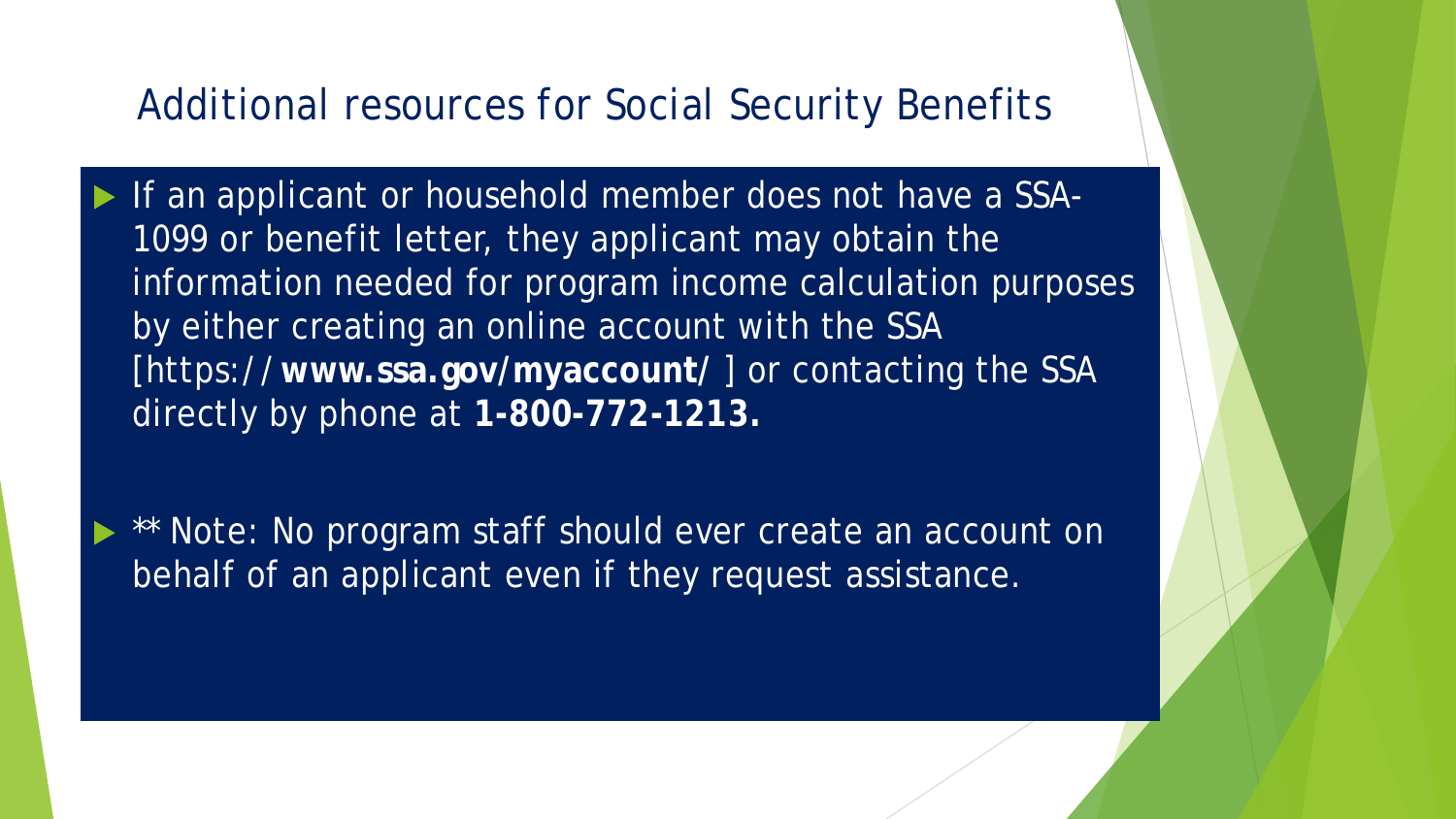◆ A detailed list of Income inclusions and exclusions as well as Asset includsions for Part 5 Method may be obtained at [https://www.hudexchange.info/resource/5180/part-5-section-8-income-inclusions-and](https://www.hudexchange.info/resource/5180/part-5-section-8-income-inclusions-and-exclusions/)exclusions/.

### Examples of Income Inclusions

- Wages, salaries, overtime, commissions, tips, and bonuses
- Net income from operation of a business or profession
- Periodic payments (Social Security, annuities, regular contributions to income)
- Payments in lieu of earnings (Unemployment, TANF, etc.)
- Welfare assistance (not food stamps)
- Periodic and determinable allowances, alimony and child support
- All regular pay, special and allowances for armed forces (not hostile fire)
- Earnings of temporarily absent household members

### Examples of Income Exclusions

Earnings over \$480 for full-time students (adults 18 years of age and older, who is not the head, spouse or co-head of household)

Adoption assistance over \$480 per adopted child

Deferred payments of SSI and veterans benefits (lump sum payments)

Refunds/rebates by state or local law

State agency payment for care of developmentally disabled member

Various Federal statuses exclude. Examples: food stamps, payments to volunteers, Title V of Older American Act, earned income tax credits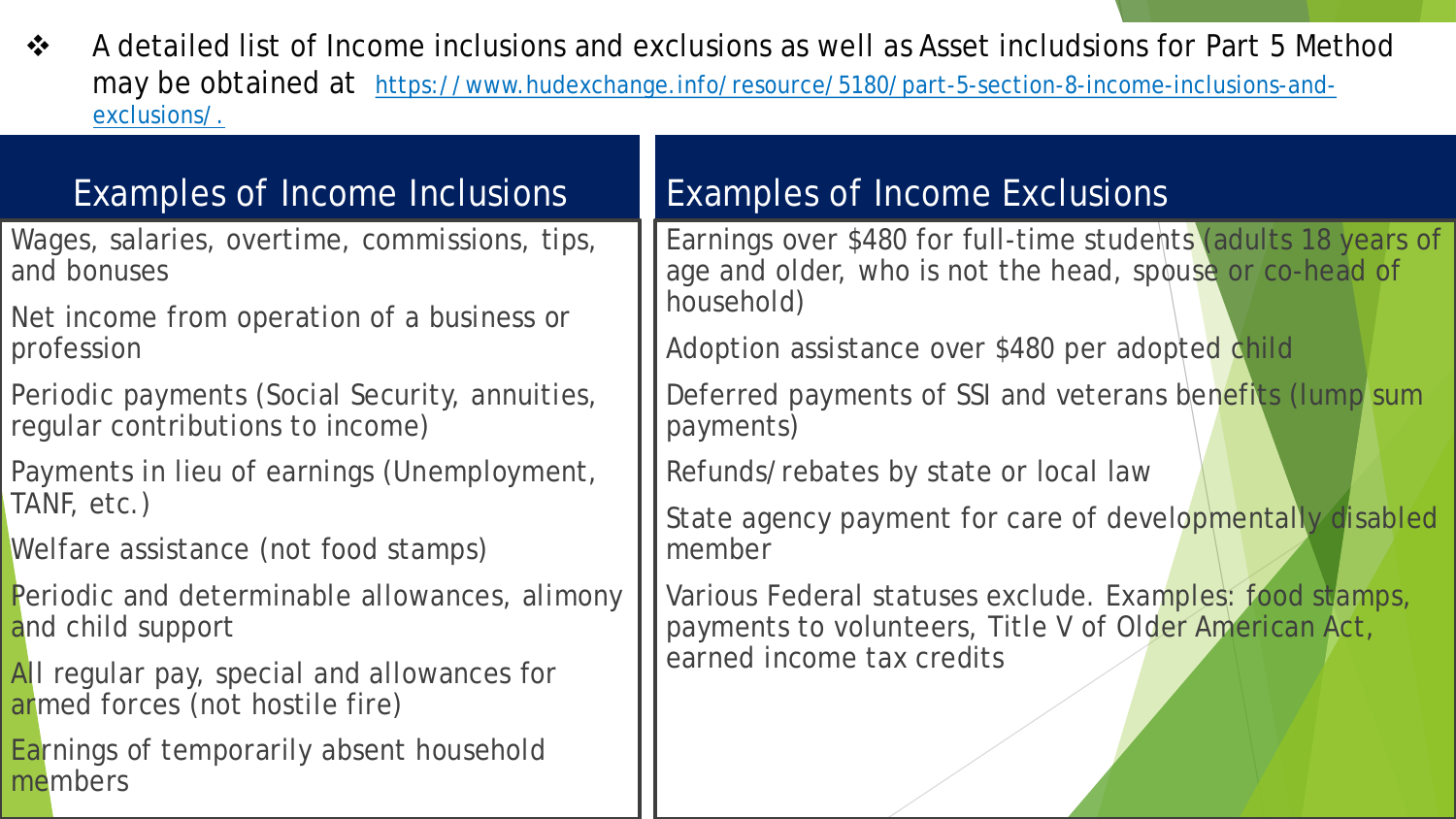## Income Calculation

Programs may draft their own version of an Income Calculation Worksheet to be uploaded with and applicant's file or they may utilize the HUD income calculator. https://www.hudexchange.info/incomecalculator/

| Resources and assistance to support HUD's community partners |                 |                  | <b>NEED HOUSING ASSISTANCE?</b> | <b>Email Updates</b>   | Los             |      |
|--------------------------------------------------------------|-----------------|------------------|---------------------------------|------------------------|-----------------|------|
| <b>Secretary Ben Carson</b>                                  | Programs $\vee$ | Resources $\vee$ | <b>Trainings</b>                | Program Support $\vee$ | Grantees $\vee$ | New: |

Home > CPD Income Eligibility Calculator and Income Limits

## **CPD Income Eligibility Calculator and Income Limits**

Welcome to CPD's Income Eligibility Calculator, an interactive tool that makes determining the income eligibility and assistance amounts for beneficiaries of CPD programs as easy as 1-2-3. Simply enter the requested data and this calculator will work behind the scenes to generate a summary of results for each beneficiary. You should then print out the summary and include it as part of the beneficiary's file.

The calculator currently performs income eligibility and assistance amount calculations for the following HUD CPD programs:

- **O** Brownfield Economic Development Initiative (BEDI)
- **O** Community Development Block Grant Program (CDBG)



- **O** Housing Opportunities for Persons with AIDS (HOPWA)
- **O** Housing Trust Fund (HTF)
- **o** Neighborhood Stabilization Program (NSP)

## **Related Materials**

Income Eligibility Calculator User Manual (PDF) **CDBG Income Limits ESG Income Limits HOME Income Limits HTF Income Limits HOPWA Income Limits**